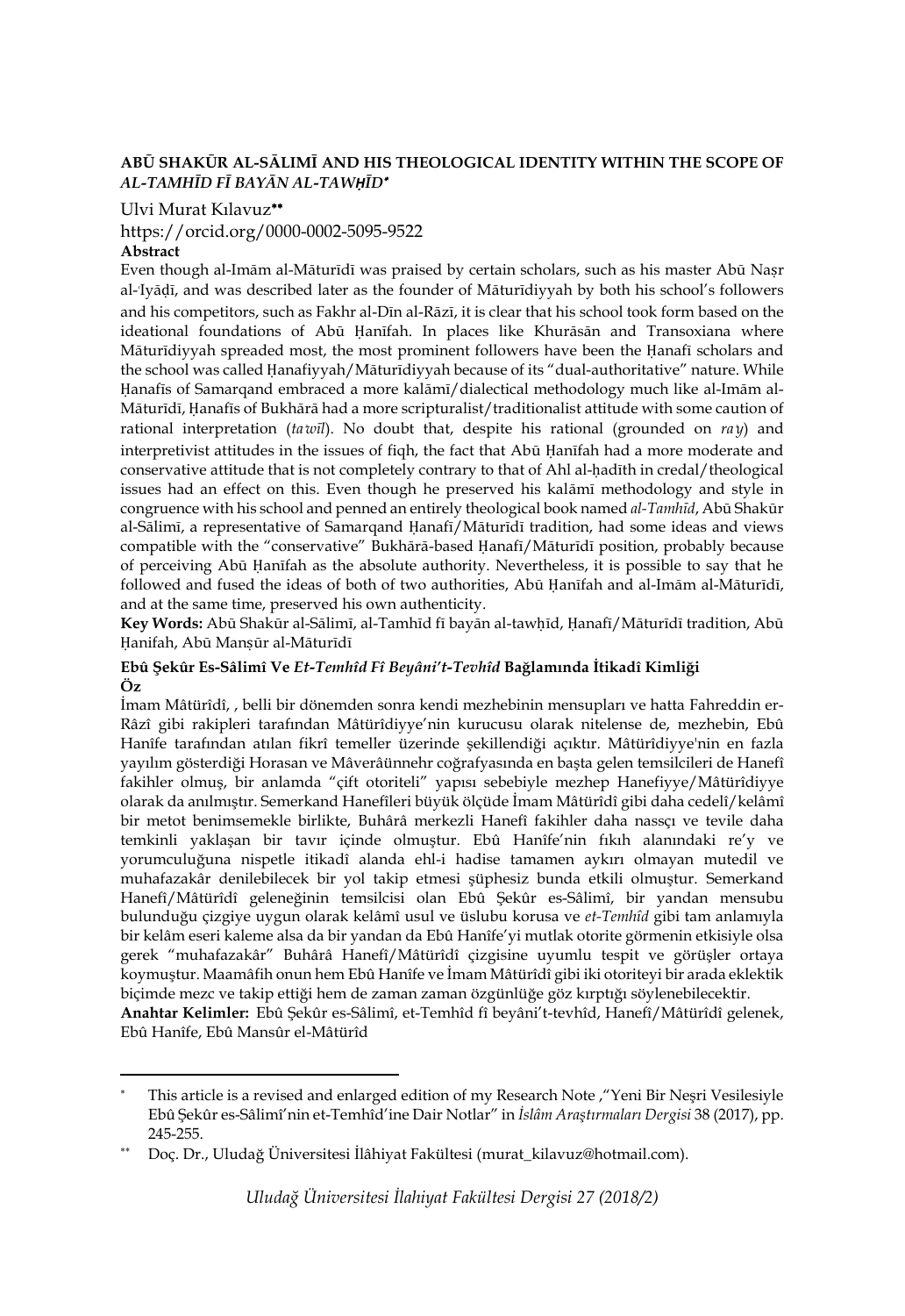Abū Shakūr al-Sālimī is an early Ḥanafī/Māturīdī scholar about whom there is little information in biographical sources. His full name is al-Muhtadī Abū Shakūr Muḥammad ibn ʿAbd al-Sayyid ibn Shuʿayb al-Sālimī al-Kashshī (al-Laythī [?]) al-Ḥanafī. Given that he met Abū Muḥammad ʿAbd al-ʿAzīz ibn Aḥmad ibn Naṣr al-Ḥalwānī<sup>1</sup> who died in 448/1056 and that he quoted certain information<sup>2</sup> from the latter, al-Sālimī was probably born around 430s. 3 Nevertheless, even if hereby dating of his birth is considered accurate, the expressions and reports about meeting of two scholars in person are far from being certain. <sup>4</sup> Death of al-Sālimī, on the other hand, can be dated to late

 $\overline{a}$ <sup>1</sup> Shams al-aʾimmah Abū Muḥammad ʿAbd al-ʿAzīz ibn Aḥmad ibn Naṣr ibn Ṣāliḥ al-Ḥalwānī al-Bukhārī is the first-ever person entitled as "Shams al-aʾimmah" and is a Ḥanafī jurist (*faqīh*) who is considered the leader of *ahl al-raʾy* in his lifetime. Scholars such as al-Sarakhsī (d. 483/1090 [?]), Abū l-ʿUsr al-Bazdawī (d. 482/1089), Abū l-Yusr al-Bazdawī (d. 493/1100) are among his disciples; al-Samʿānī, Abū Saʿd ʿAbd al-Karīm ibn Muḥammad ibn Manṣūr, *al-Ansāb* (ed. ʿAbd Allāh ʿUmar al-Bārūdī), I-V, Dār al-jinān, Beirut 1988, II, 248; al-Qurashī, Abū Muḥammad Muḥyī al-Dīn ʿAbd al-Qādir ibn Muḥammad, *al-Jawāhir al-muḍiyyah fī ṭabaqāt al-Ḥanafiyyah*  (ed. ʿAbd al-Fattāḥ Muḥammad al-Ḥulw), I-V, 2nd ed., Dār Hajr li-l-ṭibāʿah wa-lnashr wa-l-tawzīʿ wa-l-iʿlān, Giza 1993, II, 429-430; al-Laknawī, Abū l-Ḥasanāt Muhammad `Abd al-Hayy ibn Muhammad, al-Fawā'id al-bahiyyah fī tarājim al-*Ḥanafiyyah* (ed. Muḥammad Badr al-Dīn Abū Firās al-Naʿsānī), Dār al-maʿrifah, Beirut n.d., pp. 95-97.

<sup>2</sup> Al-Sālimī, al-Muhtadī Abū Shakūr Muḥammad ibn ʿAbd al-Sayyid ibn Shuʿayb al-Kashshī, *al-Tamhīd fī bayān al-tawḥīd* (ed. Ömür Türkmen), Türkiye Diyanet Vakfı Yayınları & Dār Ibn Ḥazm, Ankara & Beirut 2017, p. 344.

<sup>3</sup> Yusuf Şevki Yavuz, "Ebû Şekûr es-Sâlimî," *TDV İslâm Ansiklopedisi (DİA)*, ANNEX-1, 374; id., "Ebû Şekûr es-Sâlimî ve Başlıca Kelâmî Görüşleri", *al-Tamhīd fī bayān altawḥīd* (ed. Ömür Türkmen), Türkiye Diyanet Vakfı Yayınları & Dār Ibn Ḥazm, Ankara & Beirut 2017, p. 15.

<sup>&</sup>lt;sup>4</sup> There are two problems with regard to expressions that constitute the basis for the argument that al-Sālimī and al-Ḥalwānī actually came together. Firstly, in the mentioned passage, al-Sālimī makes some quotations from al-Ḥalwānī by means of his teacher Abū Bakr Muḥammad al-Khaṭīb, and uses the phrase "*qāla raḥimahullāh* (he said – may God have mercy on him)" for his teacher in this regard. In the following phrase, he begins the sentence with the term "*wa/fa-qāla* (and he said)" with an implication that he continues citing his teacher; most probably, the indication "*qāla* (he said)" here refers to Abū Bakr al-Khaṭīb and not to al-Sālimī. This expression may also be considered as an example of his style of mentioning himself as a third person, as he often does throughout the work. However, he uses the term "*samiʿtu ʿan al-Sheikh … dhakara fī amālīhi* (I heard Sheikh said as follows in the work he dictated)," thus pointing out to a quotation not through al-Ḥalwānī himself but from the text which he had written. Herein, please remember that the phrase "*wa-ḥukiya ʿan Shams al-aʾimmah … al-Ḥalwānī* (it is reported that Shams ala'immah ... al-Ḥalwānī [said so])" is used again in indirect speech by al-Sālimī on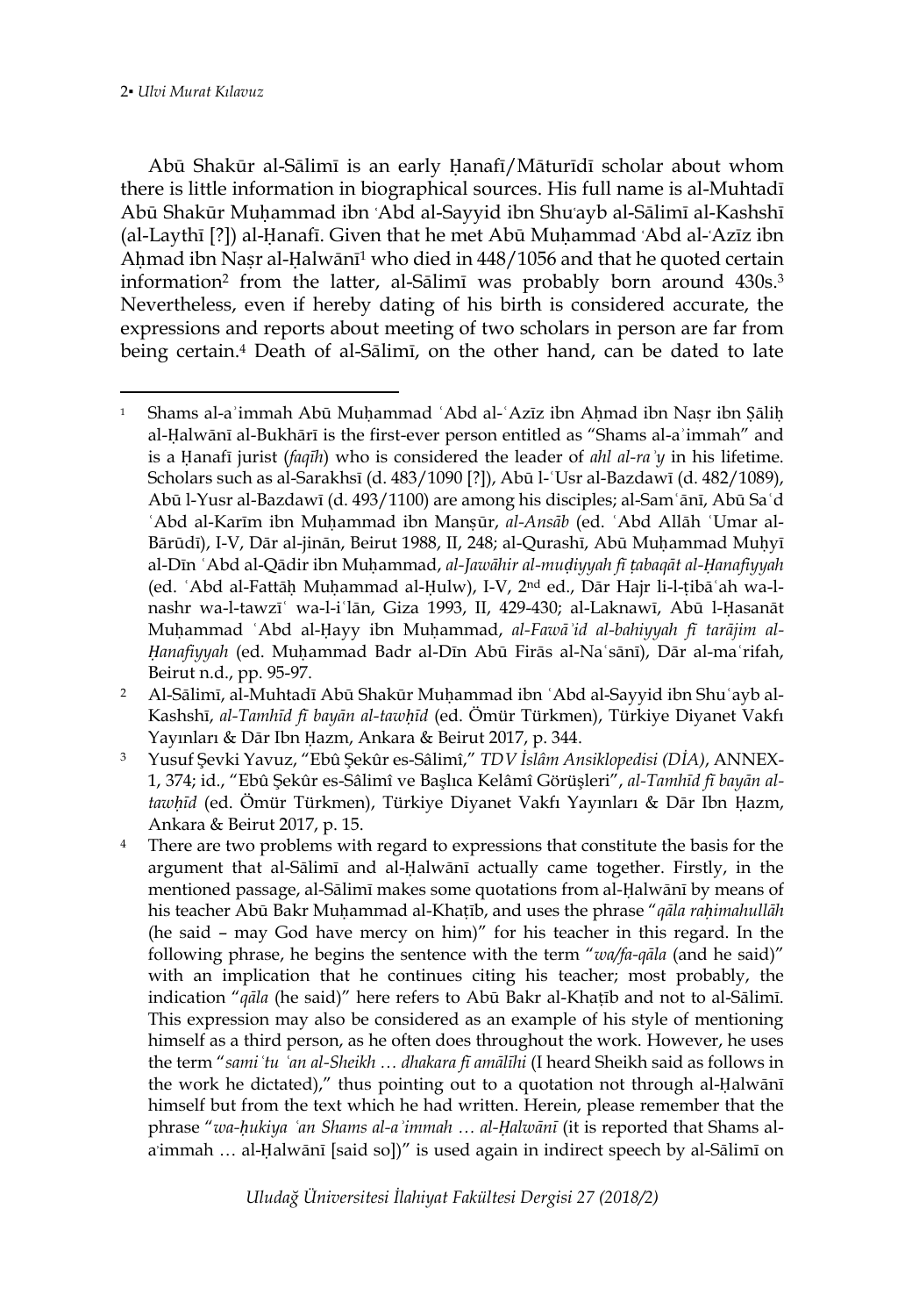5 th/11th century or the first quarter of 6th/12th century; indeed, in his own words, al-Sālimī got lessons from Abū Bakr Muhammad ibn Ahmad ibn Hamzah al-Khatīb $\frac{1}{2}$  a few years after 460/1068;<sup>6</sup> and he was contemporaneous with Abū l-Yusr al-Bazdawī (d. 493/1100) and Abū l-Mu'īn al-Nasafī (d. 508/1115). 7

Al-Sālimī was probably from the city of Kashsh (Kishsh, Kiss) on the east of Samarqand, since the introductory sentence after basmalah in some manuscripts of his only extant work, *al-Tamhīd fī bayān al-tawḥīd*, <sup>8</sup> which

 $\overline{a}$ 

The latest publication of the book is carried out by Turkish Religious Foundation Centre for Islamic Studies within the scope of the Project of Early Classical Period that seeks to introduce Ḥanafī/Māturīdī works until late 6<sup>th</sup>/12<sup>th</sup> century to the academia. The work is edited and prepared within the frame of PhD thesis titled "Muhammed b. Abdüseyyid b. Şuayb el-Kişşî'nin 'Kitâbü't-Temhîd fî Beyâni't-Tevhîd' Adlı Eserinin Tahkik Tahric ve Tahlili" by the late Ömür Türkmen in 2002; it was reviewed and redacted by late Bekir Topaloğlu and late Muhammed Aruçi, and a preface by Yusuf Şevki Yavuz on life and essential theological views of author Abū Shakūr al-Sālimī (pp. 13-32) was added to this edition.

This is a critical edition based on comparison of copies; besides, the edition is worth appreciation thanks to efforts for maturation and correction of the text via necessary interventions in the stages of preparation and redaction. Moreover, the edition is a

the second occasion where he mentions and cites al-Ḥalwānī in the book; see al-Sālimī, *al-Tamhīd*, p. 86, line 11. Therefore, it is uncertain whether al-Sālimī met al-Ḥalwānī in person.

<sup>5</sup> Al-Sayyid Abū Shujāʿ Muḥammad ibn Aḥmad ibn Ḥamzah ibn al-Ḥusayn al-ʿAlawī is a Ḥanafī jurist, contemporaneous with Rukn al-Islām (Sheikh al-Islām) ʿAlī ibn al-Ḥusayn al-Sughdī (d. 461/1068) and al-Qāḍī al-Ḥasan al-Māturīdī (d. ca. 450/1058), who is the son of granddaughter of al-Imām al-Māturīdī (d. 333/944). During their lifetime, the fatwás by these three personalities are considered final evidence throughout Transoxiana, and any contrary views are thought to disreputable; al-Qurashī, *al-Jawāhir al-muḍiyyah*, III, 28; al-Laknawī, *al-Fawā*ʾ*id al-bahiyyah*, p. 155.

<sup>6</sup> Al-Sālimī, *al-Tamhīd*, p. 343.

<sup>7</sup> Wilferd Madelung, "Abū l-Muʿīn al-Nasafī and Ashʿarī Theology," *Studies in Medieval Muslim Thought and History* (ed. Sabine Schmidtke), Ashgate Variorum, Farnham 2013, p. 319.

<sup>8</sup> *Al-Tamhīd* by al-Sālimī is previously published in Delhi under the name *Tamhīd Abī Shakūr al-Sālimī* (lithograph; al-Maṭbaʿ al-Fārūqī, 1309/[1892]), in Ḥiṣār Fīrūzah as *al-Tamhīd* (lithograph; Maṭbaʿ al-Gharīb, 1269/[1853]), and Ṭashkent as *al-Tamhīd fī bayān al-tawḥīd* with editing and Uzbek translation by Said Murat Pirimof (Mâverâünnehir Neşriyat, 2014). Besides, catalogue searches reveal a partial publication of the book by 'Ammār Şalāḥ as a part of postgraduate thesis called "al-Tamhīd fī bayān al-tawhīd li-Abī Shakūr al-Sālimī (Qism al-ilāhiyyāt): Dirāsah wataḥqīq" (Jāmiʿat Dimashq Kulliyyat al-Sharīʿah, 2009[?]).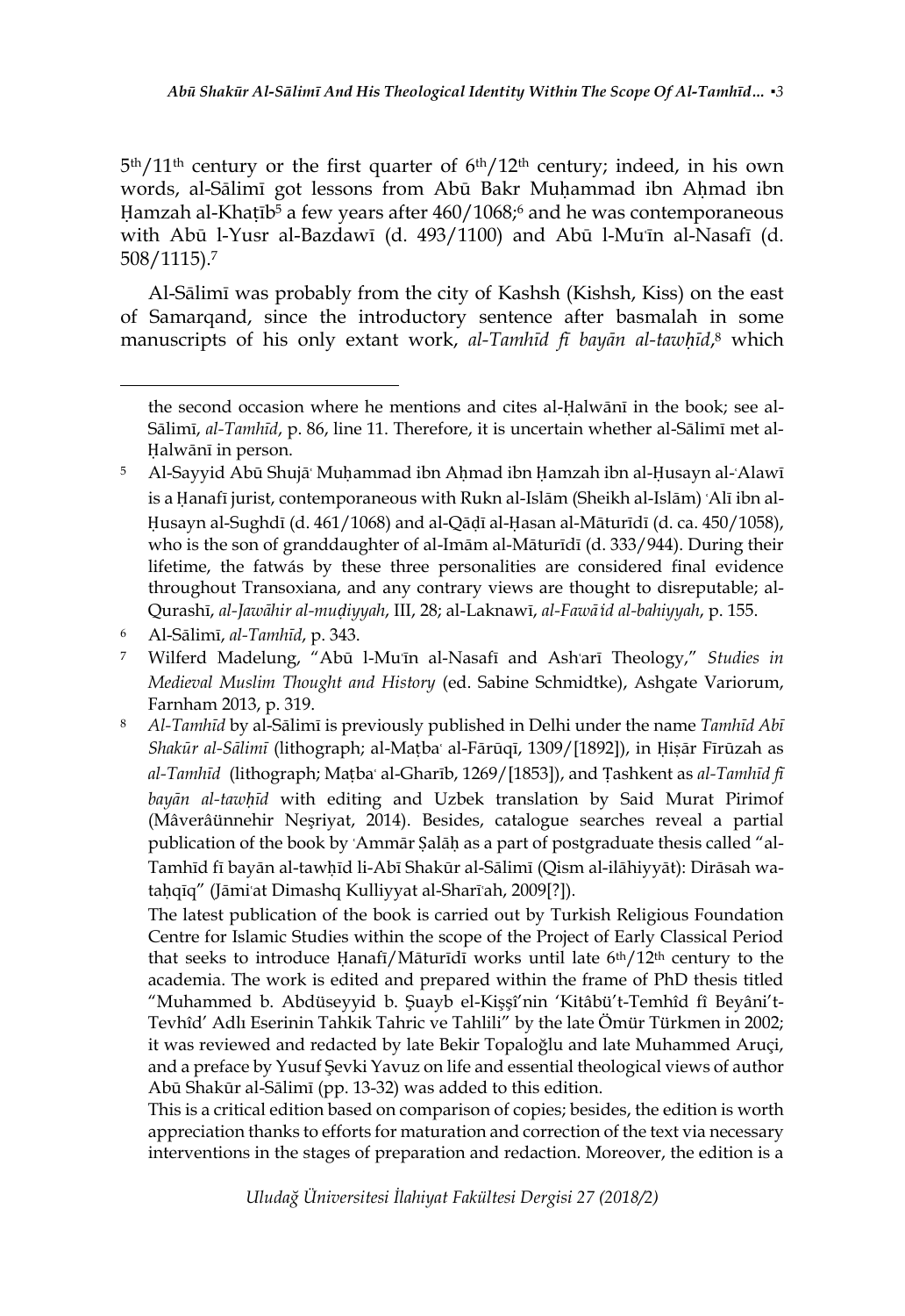indicates about the author that "al-Muhtadī Abū Shakūr al-Sālimī, who is Muḥammad ibn `Abd al-Sayyid ibn Shu'ayb al-Kashshī said" - these inscriptions must have been eventually added by copyists – and notes on some manuscripts' title page, and modern literature which are probably based on such notes and mentions, dubs him al-Kashshī. Nevertheless, probably taking into account the indication "al-Laythī"<sup>9</sup> in the preface of a manuscript it was asserted that this attribution (*nisbah*) was erroneously recorded as "al-Kashshī" by Kātib Chalabī (d. 1067/1657),<sup>10</sup> and thus the attribution al-Kashshī might actually be wrong.<sup>11</sup> In our opinion, however, it is not appropriate to completely falsify the attribution al-Kashshī, grounding on "al-Laythī" expression in only certain copies. Indeed, al-Kashshī attribution is used in many copies; moreover, since he tells he was a pupil of Abū Bakr Muḥammad al-Khaṭīb in Samarqand (p. 343, line 16) and ʿAbd al-ʿAzīz al-Ḥalwānī, whom he quotes (p. 86, line 11; p. 344, line 4-7), passed away in Kashsh, <sup>12</sup> al-Sālimī almost certainly belongs to cultural catchment area of Samarqand. In the light of such data, it is not improbable for him to bear the attribution of al-Kashshī. On the other hand, his self-mention as "*qāla l-Muhtadī Abū Shakūr al-Sālimī*" in the introductions and various chapters of the work may be interpreted in such manner that his famous attribution was "al-Sālimī" with reference to his

significant contribution to the literature, since preface by Yavuz – together with thesis by Türkmen – is the first-ever material to provide neat and orderly information about al-Sālimī and his theological views. The edition comprises an index at the end, including Qurʾānic verses, ḥadīths, proper nouns, and concepts so as to ensure ease of use. In conclusion, Centre for Islamic Studies realised this edition in collaboration with Dār Ibn Hazm in Beirut; therefore, unlike other editions, the work has become more accessible among the interested persons at international level.

<sup>9</sup> Al-Sālimī, *al-Tamhīd fī bayān al-tawḥīd*, MS Istanbul: Süleymaniye Library, Reîsülküttâb, no. 525, 1b.

<sup>10</sup> See Kātib Chalabī, Ḥājī Khalīfah Muṣṭafá ibn ʿAbd Allāh, *Kashf al-ẓunūn* ʿ*an asāmī lkutub wa-l-funūn* (ed. M. Şerefettin Yaltkaya & Kilisli Rıfat Bilge), I-II, Millî Eğitim Bakanlığı Yayınları, Ankara 1941-1943, I, 484.

<sup>11</sup> Yavuz, "Ebû Şekûr es-Sâlimî," p. 374; id., "Ebû Şekûr es-Sâlimî ve Başlıca Kelâmî Görüşleri," p. 15. Likewise, grounding on the record "al-Laythī" in the manuscript he found – and thought was the only copy of the work – in a private library in Acre, ʿAbd Allāh Mukhliṣ, who has written an introductory article on *al-Tamhīd* of al-Sālimī, claims that the ascription by Kātib Chalabī are incorrect; ʿAbd Allāh Mukhliṣ, "Kitāb al-tamhīd fī bayān al-tawḥīd," *Majallat al-Majma*<sup>ʿ</sup> *al-*ʿ*Ilmī al-*ʿ*Arabī*, 1- 2/22 (1947), p. 66, 68.

<sup>12</sup> Al-Samʿānī, *al-Ansāb*, II, 248; al-Qurashī, *al-Jawāhir al-muḍiyyah*, II, 430; al-Laknawī, *al-Fawā*ʾ*id al-bahiyyah*, pp. 95-96.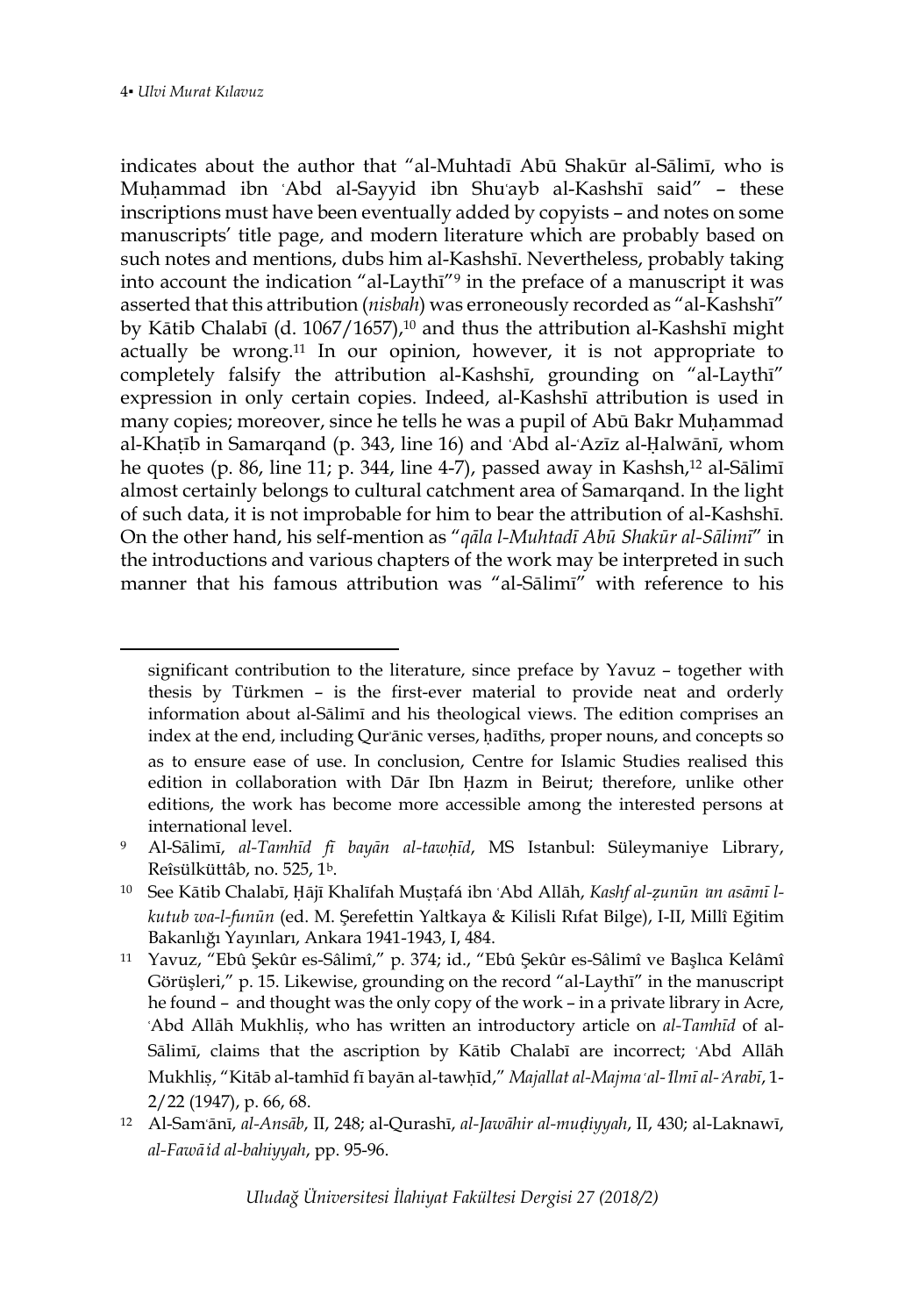tribe.<sup>13</sup> The cognomen (*laqab*) "al-Muhtadī" might have been given for he eventually converted to Islam, or he never left the path of salvation, or even in the sense that he always worked in search of truth. Nevertheless, the names of his father and grandfather indicate that his cognomen is unlikely to have been established because of his eventual convert to Islam; indeed, other options seem more probable. In addition to *al-Tamhīd*, Kātib Chalabī ascribes another work, which is not extant, called *Kitāb al-mi*ʿ*rāj* to al-Sālimī; according to Kātib Chalabī, al-Sālimī wrote this work under influence of a narrative between Hārūn al-Rashīd (r. 786-809) and Ibrāhīm ibn Adham (d. 161/778 [?]) that indicates the latter was a practitioner of abstinence (*zuhd*) and a man of saintly miracles. <sup>14</sup> Reportedly, al-Sālimī was impressed by the foregoing narrative and put the mentioned work to paper through a principally Sufi perspective; besides, he mentions in *al-Tamhīd* how he had a dream of Prophet Muḥammad and even reveals a hadīth which he obtained from the Prophet in his dream (p. 300, line 1-5). Therefore, al-Sālimī should have had a Sufi tendency, to say the least.

*Al-Tamhīd fī bayān al-tawḥīd* by al-Sālimī touches upon almost all divinity (*al-ilāhiyyāt*), prophethood (*al-nubuwwāt*), and eschatology and related matters (*al-sam*ʿ*iyyāt*) in a classical Kalām work; accordingly, the work comprises chapters on reason and related problems; senses and sensible realm of existence; existence and the unity of Allah; divine attributes; name and named (*al-ism wa-l-musammá*); questions on prophethood and prophethood of Muḥammad; relationship between knowledge and belief as well as problems about faith; pillars of faith; sharīʿah and religion; caliphate and emirate; Ahl alsunnah and ahl al-bidʿah, and other religions. The first chapter on reason (*alagl*) touches upon the informative role and competence of reason, its part in making the person religiously obliged, as well as superiority among obliged beings with reason, status of children, problems of good and evil (*al-ḥusn wal-qubḥ*). Thus, al-Sālimī tries to give a comprehensive account about reason, incorporating all aspects of the issue; on the other hand, he points out to a partially genuine style of writing and disposition. In one chapter, he defines concepts of name (*al-ism*), attribute (*al-ṣifah*), eulogy (*al-na*ʿ*t*), eternity-eternal (*al-qidam-al-qadīm*), form (*al-*ṣ*ūrah*), appearance (*al-hay*ʾ*ah*), created being (*almuḥdath*), substance (*al-jawhar*), body (*al-jism*), and word/speaking (*al-kalām*), indicating that he will explain some issues in the eventual chapters (p. 89 ff.). Therefore, he has a systematic approach of preparing theoretical infrastructure for the themes he will later dwell upon. The first two chapters "Chapter on Reason (*Bāb al-*ʿ*aql*)" and "Chapter on the Sensible and the Known (*Bāb al-*

 $\overline{a}$ 

<sup>13</sup> Ömür Türkmen, *Muhammed b. Abdüseyyid b. Şuayb el-Kişşî'nin 'Kitâbü't-Temhîd fî Beyâni't-Tevhîd' Adlı Eserinin Tahkik Tahric ve Tahlili* (PhD diss., Harran Üniversitesi Sosyal Bilimler Enstitüsü), Şanlıurfa 2002, p. 1.

<sup>14</sup> Kātib Chalabī, *Kashf al-ẓunūn*, II, 1460.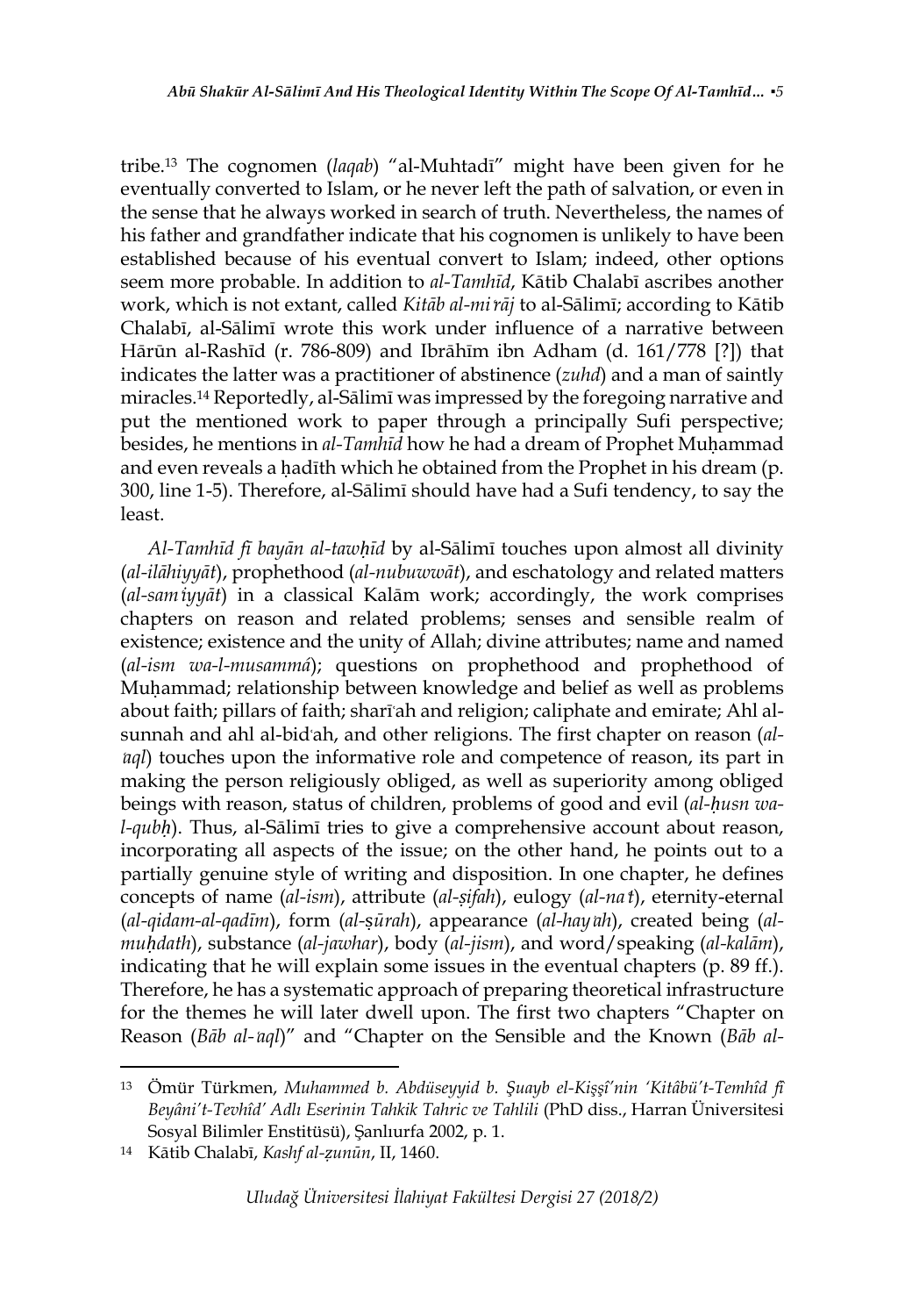*maḥsūs wa-l-ma*ʿ*lūm*)" treats the content of reason, physical structure of universe, and possibility of knowledge, with reference to philosophers and materialists; accordingly, al-Sālimī must be in the know of rational/philosophical disciplines to some extent in addition to Kalām; besides, such knowledge has influenced his style and terminology in such manner to push him to allocate special place to concepts such as whereness (*ayniyyah*) and quiddity (*māhiyyah*) (p. 109, 111).<sup>15</sup>

A significant characteristic of *al-Tamhīd* is the information provided by al-Sālimī with regard to where his sect (*madhhab*) was common at the time, by means of indicating that "Ahl al-sunnah wa-l-jamāʿah," with which he means Ḥanafī/Māturīdī groups, is "common among jurists in the East and land of China [realm of Qarakhānids], Khurāsān, and Transoxiana, in Ghaznavid and Turkish lands" (p. 337, line 10-11). Strikingly enough, it is also the first-ever Hanafī/Māturīdī text that explicitly talks about Ash'ariyyah.<sup>16</sup> In this regard, *al-Tamhīd* provides remarkable data as to the background, process, and content of the relationship between Ashʿariyyah and Māturīdiyyah. Besides, it is the first-ever text to consider Ashʿariyyah outside the restricted framework of Ahl al-sunnah wa-l-jamāʿah and to position Ashʿarī school as a clear rival or "other." Apparently, this approach has made its mark on certain subsequent Ḥanafī/Māturīdī authors. <sup>17</sup> Al-Sālimī tells about a debate between him and an Ashʿarī, and takes the discussion to a different context, indicating against the criticisms of this man the Ashʿarī views which al-Sālimī considers erroneous and wrong with regard to faith (p. 126, line 1 ff.); such behaviour shows that in those days, the disintegration of Shāfi<sup>1</sup> and Ḥanafī schools became concentric and almost identical with disintegration of Ashʿarī and Māturīdī schools; indeed, al-Sālimī is an example of Ḥanafīs who tried to construct and reinforce their own theological and sectarian identity upon criticism of Ashʿariyyah. <sup>18</sup> Such attitude of al-Sālimī reaches to the extent that he declares the views of Abū l-Ḥasan al-Ashʿarī (d. 324/935-36) and Ashʿarīs about attributes of action (*al-ṣifāt al-fi*ʿ*liyyah*) and the attribute of creation (*takwīn*) as

<sup>15</sup> Ulrich Rudolph, "Abū Shakūr al-Sālimī," *The Encyclopaedia of Islam Three*, Leiden 2009, fas. 3, pp. 32-33.

<sup>16</sup> Rudolph, "Abū Shakūr al-Sālimī", p. 33; id., "Das Entstehen der Māturīdīya," *Zeitschrift der Deutschen Morgenländischen Gesellschaft*, 147 (1997), p. 399; Mehmet Kalaycı, *Tarihsel Süreçte Eşarilik-Maturidilik İlişkisi*, Ankara Okulu Yayınları, Ankara 2013, p. 287.

<sup>17</sup> For example, see al-Bazdawī, Abū l-Yusr Ṣadr al-Islām Muḥammad ibn Muḥammad ibn Ḥusayn, *Uṣūl al-dīn* (ed. Hans Peter Linss, annot. Aḥmad Ḥijāzī al-Saqqā), al-Maktabah al-Azhariyyah li-l-turāth, Cairo 2003, pp. 252-253.

<sup>18</sup> Kalaycı, *Tarihsel Süreçte Eşarilik-Maturidilik İlişkisi*, p. 30, 162.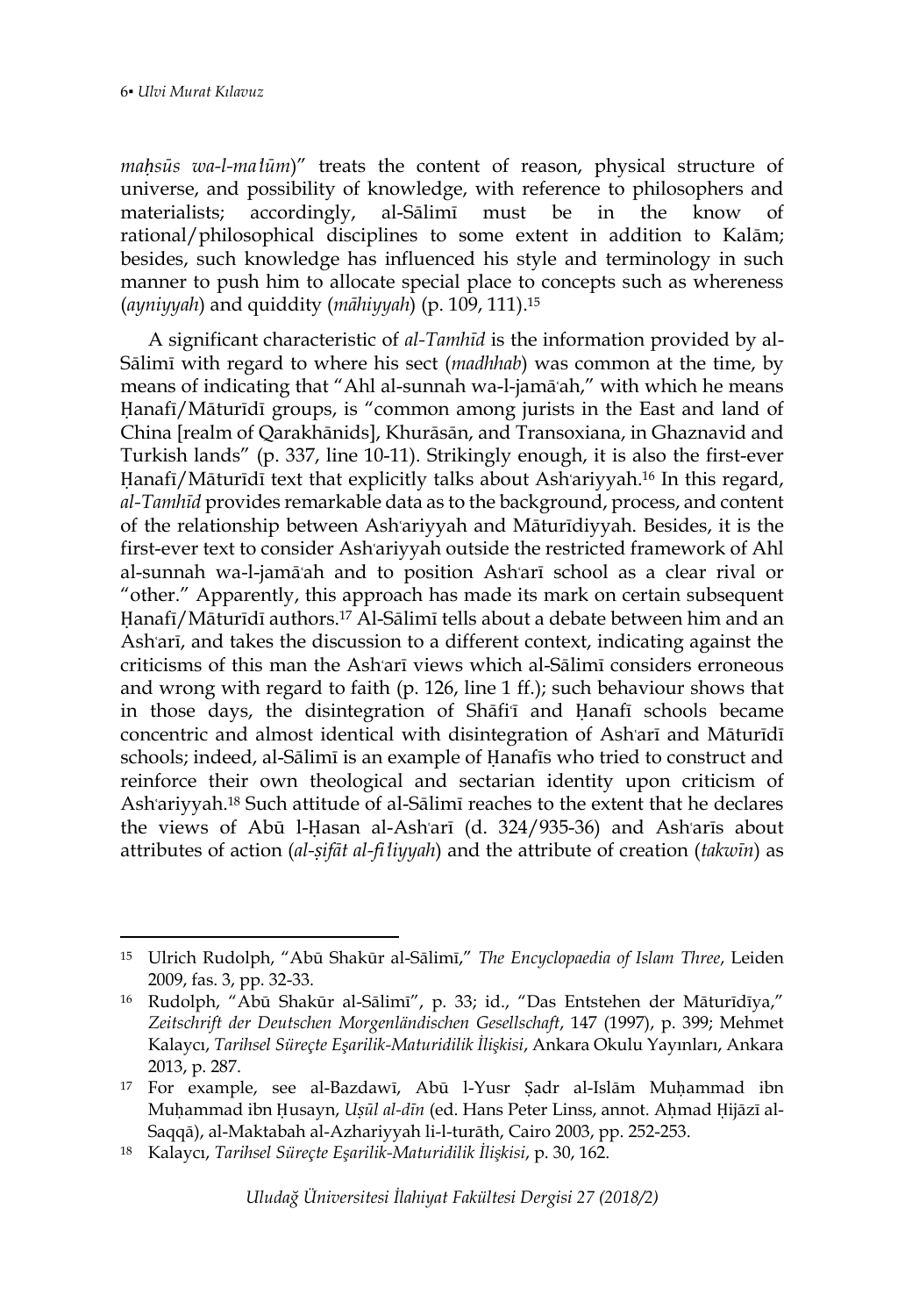unbelief (p. 122, line 15 ff.; p. 124, line 2; p. 137, line 1-9).<sup>19</sup> Besides, his falsification of anti-Kalām Ḥanafī jurists whom he calls "sheiks of Bukhārā (*mashāyikh Bukhārā*)" (p. 140, line 14) or "literalists (*aṣḥāb al-ẓawāhir*)" (p. 339, line 8) is a sign of emphasis on disintegration of his path in terms of sect/disposition and on identity construction. In this respect, the classification of sects and related information in the last chapter of *al-Tamhīd* are particularly important in terms of the tradition of heresiography (*firaq/maqālāt*). Apparently, the work of al-Sālimī is the first example of Eastern Ḥanafī heresiography that classifies religious groups with the formula 6 x 12 (6 main sects x 12 subgroups + group of salvation [*al-firqah al-nājiyah*] = 73) on the basis of 73 mentioned in the hadīth on number of sects and that establishes all 6 main sects, basing himself on a saying attributed to Abū Ḥanifah (p. 344, line 19 ff.). Besides, information provided by al-Sālimī on subgroups shows that he did not content himself merely by talking about Ashʿariyyah, but that he also made use of related Ashʿarī sources. 20

 $\overline{a}$ 

<sup>19</sup> Throughout *al-Tamhīd*, only on two occasions al-Sālimī uses the term "Ahl alsunnah wa-l-jamāʿah" so as to include Ashʿariyyah in an implicit manner without mentioning their proper name; these are about two problems on which there is an agreement between Ashʿarī and Ḥanafī/Māturīdī schools (p. 52, line 5; p. 69, line 6); however, on many other occasions, he explains different views of Muʿtazilah, Karrāmiyyah, and Jabriyyah sects, as well as of Abū l-Ḥasan al-Ashʿarī or Ashʿariyyah, before indicating the opinion of his own madhhab with the phrase "Ahl al-sunnah wa-l-jamāʿah says that …" (for example, see p. 59, line 19 ff.; p. 60, line 18 ff.; p. 91, line 9-10; p. 136, line 14-15; p. 170, line 3-4; p. 290, line 16-17) or even points out to fallacy of Ashʿarī view (p. 51, line 7; p. 59, line 13; p. 140, line 14 ff.). Besides, he does not mention al-Imām al-Ashʿarī and Ashʿariyyah in name while counting the persons and groups within Ahl al-sunnah which he also calls as "the overwhelming majority (*ahl al-sawād al-aʿẓam*)," including the Companions and the Successors (*Tābiʿūn*), (p. 335, line 3 ff.). With reference to Abū Ḥanīfah, al-Sālimī defines Ahl al-sunnah as "persons who are between the views of absolute predestination (*jabr*)and free will (*qadar*), anthropomorphism (*tashbīh*) and depriving God of essential attributes (*taʿṭīl*), undue devotion to first two Caliphs at the expense of ʿAlī (*naṣb*) and undue devotion to ʿAlī and abhorrence of three preceding Caliphs (*rafḍ*)" (p. 344, line 18 ff.); his definition initially seems to include Ashʿarīs; nevertheless, he considers and evaluates Ashʿariyyah, for example with regard to "obligation beyond capacity (*taklīf mā lā yuṭāq*)," in the same position with Jabriyyah (p. 290, line 16-17). Likewise, he introduces the view that "salvation (*saʿādah*) and misery (*shaqāwah*) are prescribed in pre-eternity and unchangeable," which is adopted by Ashʿariyyah, as a heretical approach (*bidʿah*) under the title of Jabriyyah (p. 356, line 1). Therefore, he apparently refrains from incorporating Ashʿarīs among Ahl al-sunnah.

<sup>20</sup> Kadir Gömbeyaz, *İslam Literatüründe İtikâdî Fırka Tasnifleri* (PhD diss., Uludağ Üniversitesi Sosyal Bilimler Enstitüsü), Bursa 2015, p. 127-128, 155-156; id., "Doğu Hanefî Fırak Geleneğinin Ebû Hanîfe ile İrtibatlandırılmasının İmkânı," *Devirleri*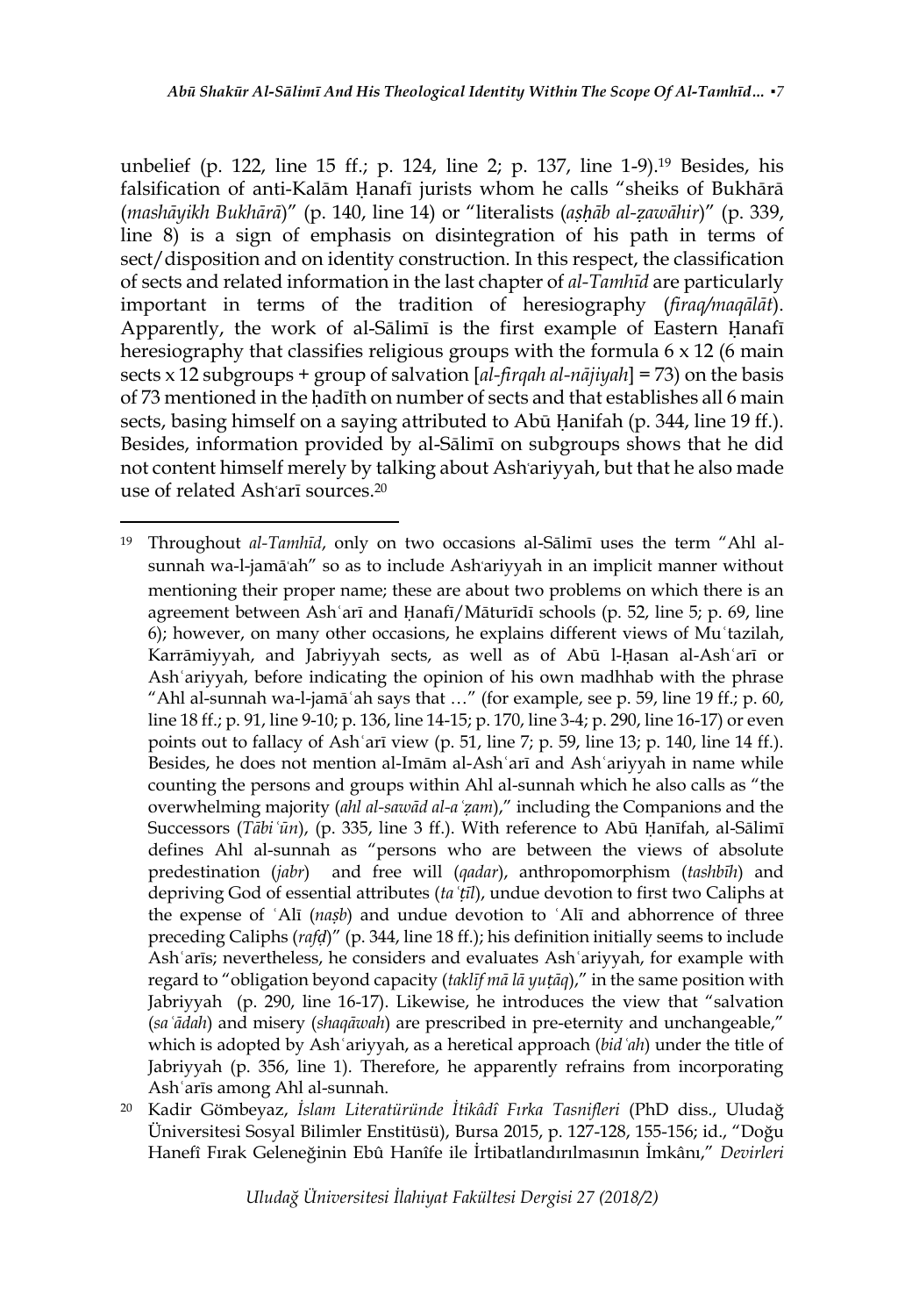Unlike Bukhārā-based Ḥanafī jurists, Abū Shakūr al-Sālimī adopted the method of Kalām and he was a follower of al-Imām al-Māturīdī in this regard. Accordingly, Bayāḍīzādah (d. 1098/1687) accurately mentions al-Sālimī as a theologian (*mutakallim*) or verifier (*muḥaqqiq*) among imāms of Māturīdī school; <sup>21</sup> nevertheless, al-Sālimī never makes any direct reference to al-Imām al-Māturīdī in *al-Tamhīd*. Only once in his work he apparently includes al-Imām al-Māturīdī among the names he means with the term "sheikhs of Samarqand" (p. 141, line 10); indeed, al-Sālimī's definition about expressions he calls "ambiguous attributes (*al-ṣifāt al-mutashābihah*)" (p. 106, line 7) matches up with the definition by al-Imām al-Māturīdī. <sup>22</sup> Al-Sālimī, however, principally grounds his arguments on views of Abū Ḥanīfah (d. 150/767) as well as Ḥanafī scholars such as Abū Yūsuf (d. 182/798) and Muḥammad ibn al-Ḥasan al-Shaybānī (d. 189/805) above all. This is probably because in his lifetime, al-Imām al-Māturīdī was yet to be recognised as a sect leader and because al-Sālimī considered Abū Ḥanīfah as the founding authority of his path; besides, he might have chosen a more scripture-based/traditionalist approach than al-Māturīdī, refraining from rational interpretation of scriptures despite occasional counterexamples. <sup>23</sup> This attitude of al-Sālimī can also be observed in his inclusion of many hadīths and narratives in the book, compared to a given standard Kalām work. On the other hand, partial influence of al-Imām al-Māturīdī on al-Sālimī is apparent through the

*Aydınlatan Meş'ale İmâm-ı A'zam - Ulusal Sempozyum Tebliğler Kitabı* (ed. Ahmet Kartal & Hilmi Özden), Eskişehir Osmangazi Üniversitesi, Eskişehir 2015, p. 506- 507.

<sup>21</sup> Bayāḍīzādah, Kamāl al-Dīn Aḥmad ibn Ḥasan ibn Sinān al-Dīn, *Ishārāt al-marām min*  ibārāt al-Imām Abī Hanīfah al-Nu mān fī usūl al-dīn (ed. Ahmad Farīd al-Mazīdī), Dār al-kutub al-ʿilmiyyah, Beirut 2007, p. 74.

<sup>22</sup> Al-Māturīdī, Abū Manṣūr Muḥammad ibn Maḥmūd, *Ta*ʾ*wīlāt al-Qur*ʾ*ān* (ed. Ahmet Vanlıoğlu), I-XVIII, Mizan Yayınevi, Istanbul 2005, II, 243.

<sup>23</sup> Even though al-Sālimī, on the one hand, says that no meaning can be ascribed to ambiguous attributes which are presented in scripture (*thabata simā*<sup>*m*</sup>) (p. 106, line 6-8), he eventually interprets in various manners the hadīth which tells "Allah created Adam in His own form (*ṣūrah*)." This fact seems to imply that according to him the scripture (al-nașș), which cannot be interpreted, is restricted to Qur'ānic verses. However, he also indicates "rational interpretation (*ta*ʾ*wīl*) is possible against the danger of likening God to man (*tashbīh*), albeit not necessary" (p. 142, line 5-10) so as to constitute a basis for his approach of applying *ta*ʾ*wīl* on aforesaid ḥadīth. In other words, he becomes obliged to carry out interpretation on some occasions even though he is principally against it. Indeed, in his own words, the Anthropomorphists/Likeners (*Mushabbihah*) attribute some organs to Allah, grounding on literal meaning of Qurʾānic verses; for al-Sālimī, however, this is clear blasphemy.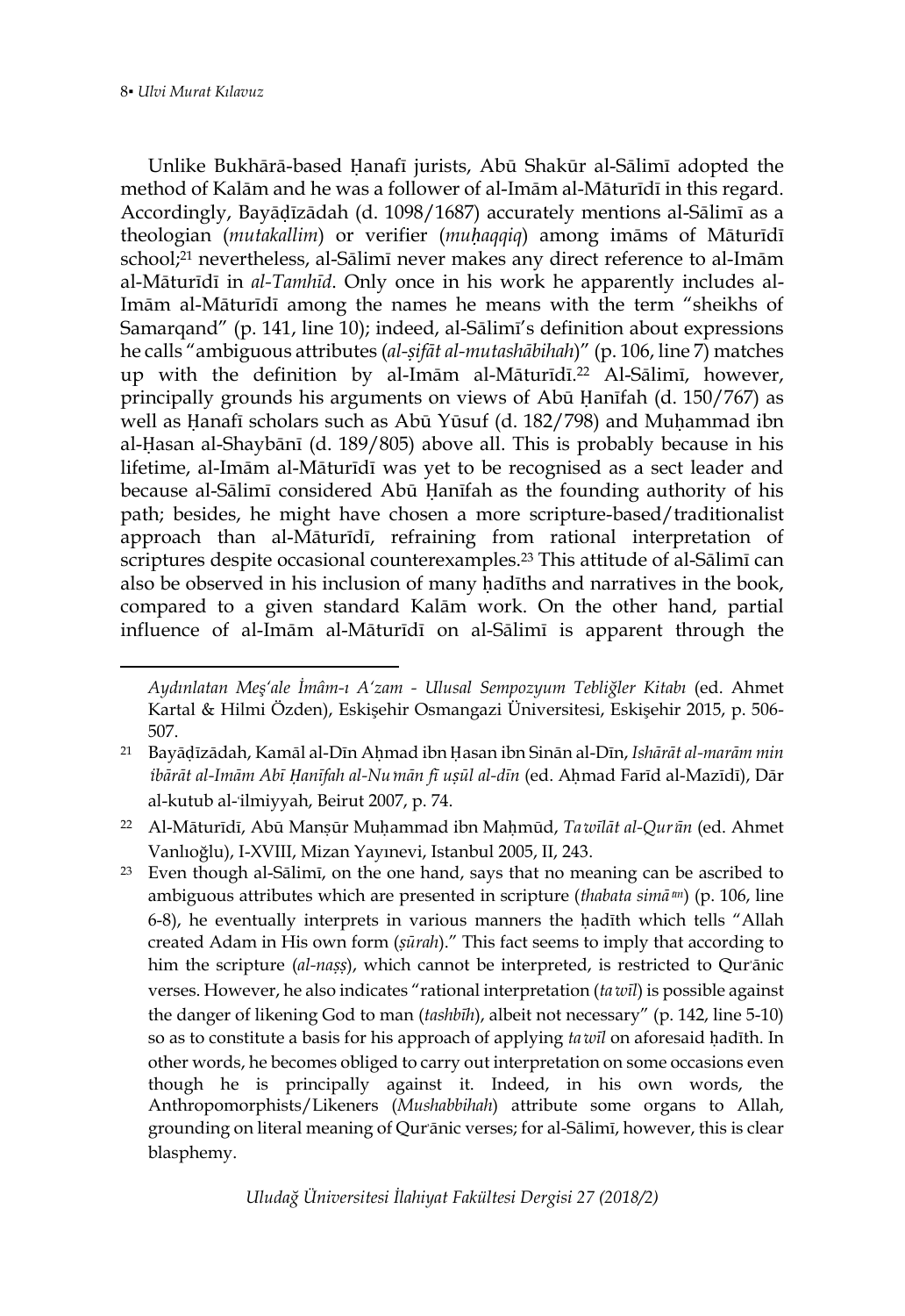following examples: Like al-Māturīdī, al-Sālimī deals with and criticises the views of materialist philosophers (pp. 75-79) and uses the evidence put forth by al-Māturīdī based on aggregation of contrasts as to demonstration of the existence of God (*ithbāt al-Wājib*) (p. 77, line 4-7). <sup>24</sup> Besides, al-Sālimī deals in an insistent and comprehensive manner with the problem of attributes of action that are only shortly treated by Abū Ḥanīfah but comprehensively tackled by al-Imām al-Māturīdī for the first time among theologians, particularly within the context of "creation (*takwīn*)." <sup>25</sup> Moreover, al-Sālimī allows for classification of types of knowledge (p. 95, line 2-6) – an issue overlooked by al-Māturīdī – and develops the system of the latter, even though it is unclear whether he had such an intention. <sup>26</sup> In addition to the foregoing,

- <sup>25</sup> Al-Māturīdī, *Kitāb al-tawḥīd*, pp. 73-82.
- <sup>26</sup> Al-Sālimī describes inspiration (*al-ilhām*) as "secret revelation (*waḥy khafī*)," thus, he seems to include it among sources of knowledge and differ from al-Māturīdī's classification of sources of knowledge, namely, senses, reports, and reflection and reasoning, which is accepted by almost entire Ḥanafī/Māturīdī tradition (p. 69, line 11-14; p. 151, line 13 ff.). However, al-Sālimī considers it peculiar to prophets and angels; therefore, inspiration is a source of knowledge peculiar exclusively to certain persons and beings. Indeed, Rukn al-Dīn al-Samarqandī (d. 701/1301), who lived two centuries after al-Sālimī, also calls inspiration as "secret revelation" but restricts the concept to the revelation sent to prophet; see al-Samarqandī, Abū

 $\overline{a}$ <sup>24</sup> cf. al-Māturīdī, *Kitāb al-tawḥīd* (ed. Bekir Topaloğlu & Muhammed Aruçi), İSAM Yayınları, Ankara 2003, p. 26. Coexistence/aggregation of adverse attributes is used for proving the existence of God also before al-Māturīdī. For example, according to al-Naẓẓām (d. 231/845), the basic elements, such as water and earth or fire and water, could not have come together due to their own nature – just like coexistence of heat and cold in human body – since they are opposite; indeed, they should be opposites and separate given their nature. Therefore, it should be the Creator who brings them together, creates them in such manner and compels them to this situation that is actually contrary to their nature. A being, which is subject to compulsion, is weak. Such weakness and surrender to a compelling will shows that it is created and that its creator is dissimilar to such being. If the creator resembled the being, they should have been identical in terms of being created; al-Khayyāṭ, Abū l-Ḥusayn ʿAbd al-Raḥīm ibn Muḥammad, *al-Intiṣār wa-l-radd* ʿ*alá Ibn al-Rāwandī al-mulḥid* (ed. Albert Naṣrī Nādir), al-Maṭbaʿah al-Cāthūlīkiyyah, Beirut 1957, p. 40. Al-Jāḥiẓ (d. 255/869), who is a disciple of al-Naẓẓām, also accepts the coexistence of opposite natures in beings, such as heat and cold in universe and memory and oblivion in man, and indeed, uses it as a fundamental element for demonstration of the existence of God; see al-Jāhiz, Abū 'Uthmān 'Amr ibn Bahr ibn Mahbūb al-Kinānī, *Kitāb al-dalā*ʾ*il wa-l-i*ʿ*tibār* <sup>ʿ</sup>*alá l-khalq wa-l-tadbīr*, Dār al-nadwah al-Islāmiyyah & Maktabat al-kulliyyāt al-Azhariyyah, Beirut & Cairo 1988, p. 12, 54. Nevertheless, he rather insists on the argument that the mode of coexistence of such opposites points out to a conscious regulation and determination.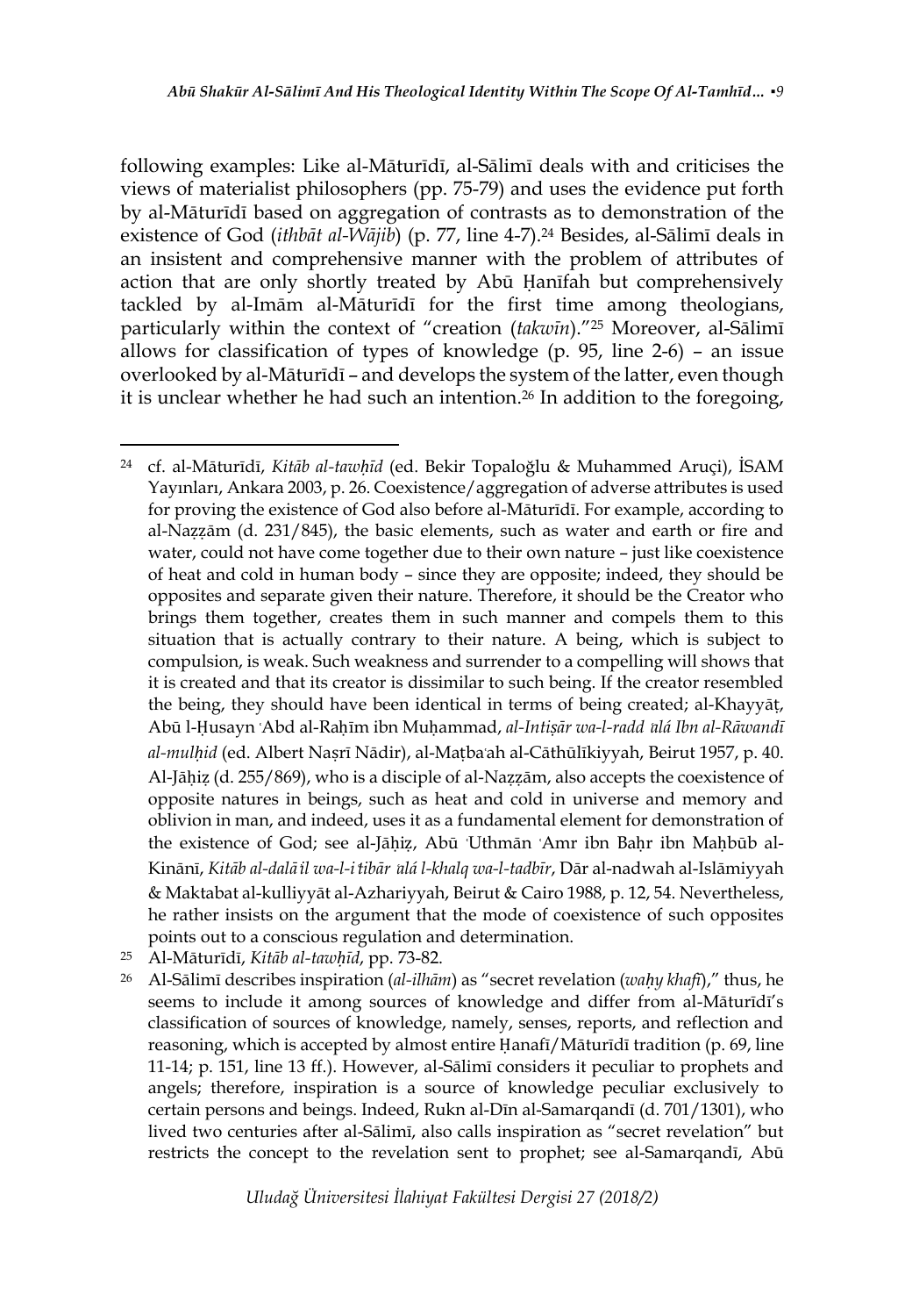Abū Ḥanīfah points out to only one type, which "coexists with action," of human capacity to act (*istiṭā*ʿ*ah*), <sup>27</sup> while al-Māturīdī puts forth a dual classification, which is followed by al-Sālimī. Al-Sālimī differs from al-Māturīdī in terms of disposition but not content, by dividing the power present prior to action, called "availability of circumstances and healthiness of tools/organs (*salāmat al-asbāb wa-ṣiḥḥat al-ālāt*)"<sup>28</sup> by al-Māturīdī, in two subsets. According to al-Sālimī, the first part of such power consists of "capacity of assets (*istitā at al-amwāl*)," which includes the possibilities owned by a person outside himself, such as food, mount etc. The second part is healthy organs, called "capacity of action (*istiṭā*ʿ*at al-af*ʿ*āl*)," which enable acting as al-Māturīdī points out. Apart from the foregoing two, there is "power of mood (*istiṭā*ʿ*at al-aḥwāl*)" granted by Allah to His subjects directly at the moment of commitment of an act; such power cannot exist before or after the act and is peculiar to moment of action (p. 283, line 15 ff.).

As for influence of Abū Ḥanīfah on al-Sālimī, the latter often grounds his arguments on approaches he ascribes to Abū Ḥanīfah; moreover, in line with deductions by Abū Ḥanīfah, al-Sālimī thinks the faith consists of two pillars, namely, inner conviction (*taṣdīq*) and affirmation/confession (*iqrār*) (p. 203, line 15-16; p. 227, line 8-9),<sup>29</sup> anyone who refuses punishment of the grave for unbelievers will fall into blasphemy (p. 255, line  $13-16$ ), $30$  faith does not increase or decrease, and it is necessary to deal with and study on Kalām (p. 214, line 7-11, p. 339, line 10 ff.). <sup>31</sup> For sure, the abovementioned examples do not mean complete and unconditional obedience or compliance with Abū Ḥanīfah. Even though al-Sālimī follows Abū Ḥanīfah and claims that the reason can know the creator by means of looking and contemplating the data in universe (p. 55, line 17 ff.), reason can know the existence and unity of creator via rational deduction (p. 60, line 10), a person who can distinguish

 $\overline{a}$ 

Muḥammad Rukn al-Dīn ʿUbayd Allāh ibn Muḥammad ibn ʿAbd al-ʿAzīz, *al-*ʿ*Aqīdah al-Rukniyyah fī sharḥ lā ilāha illallāh Muḥammad Rasūl Allāh* (ed. Mustafa Sinanoğlu), İSAM Yayınları, Istanbul 2008, p. 45.

<sup>27</sup> Abū Ḥanīfah, al-Imām al-Aʿẓam al-Nuʿmān ibn Thābit, *al-Waṣiyyah* (ed. Muḥammad Zāhid al-Kawtharī), along with Turkish translation by Mustafa Öz, in *İmâm-ı Azamın Beş Eseri*, Kalem Yayıncılık, Istanbul 1981, p. 74 (Arabic text).

<sup>28</sup> Al-Māturīdī, *Kitāb al-tawḥīd*, p. 410 ff.

<sup>29</sup> cf. Abū Ḥanīfah, *al-*ʿ*Ālim wa-l-muta*ʿ*allim* (ed. Muḥammad Zāhid al-Kawtharī), along with Turkish translation by Mustafa Öz, in *İmâm-ı Azamın Beş Eseri*, Kalem Yayıncılık, Istanbul 1981, p. 15 (Arabic text).

<sup>30</sup> cf. Bayāḍīzādah, *al-Uṣūl al-munīfah li-l-Imām Abī Ḥanīfah* (ed. and Turkish translation İlyas Çelebi), Marmara Üniversitesi İlâhiyat Fakültesi Vakfı Yayınları, Istanbul 2006, p. 129 (Arabic text).

<sup>31</sup> cf. Abū Ḥanīfah, *al-Waṣiyyah*, p. 72 (Arabic text); id. *al-*ʿ*Ālim wa-l-muta*ʿ*allim*, pp. 11- 12 (Arabic text).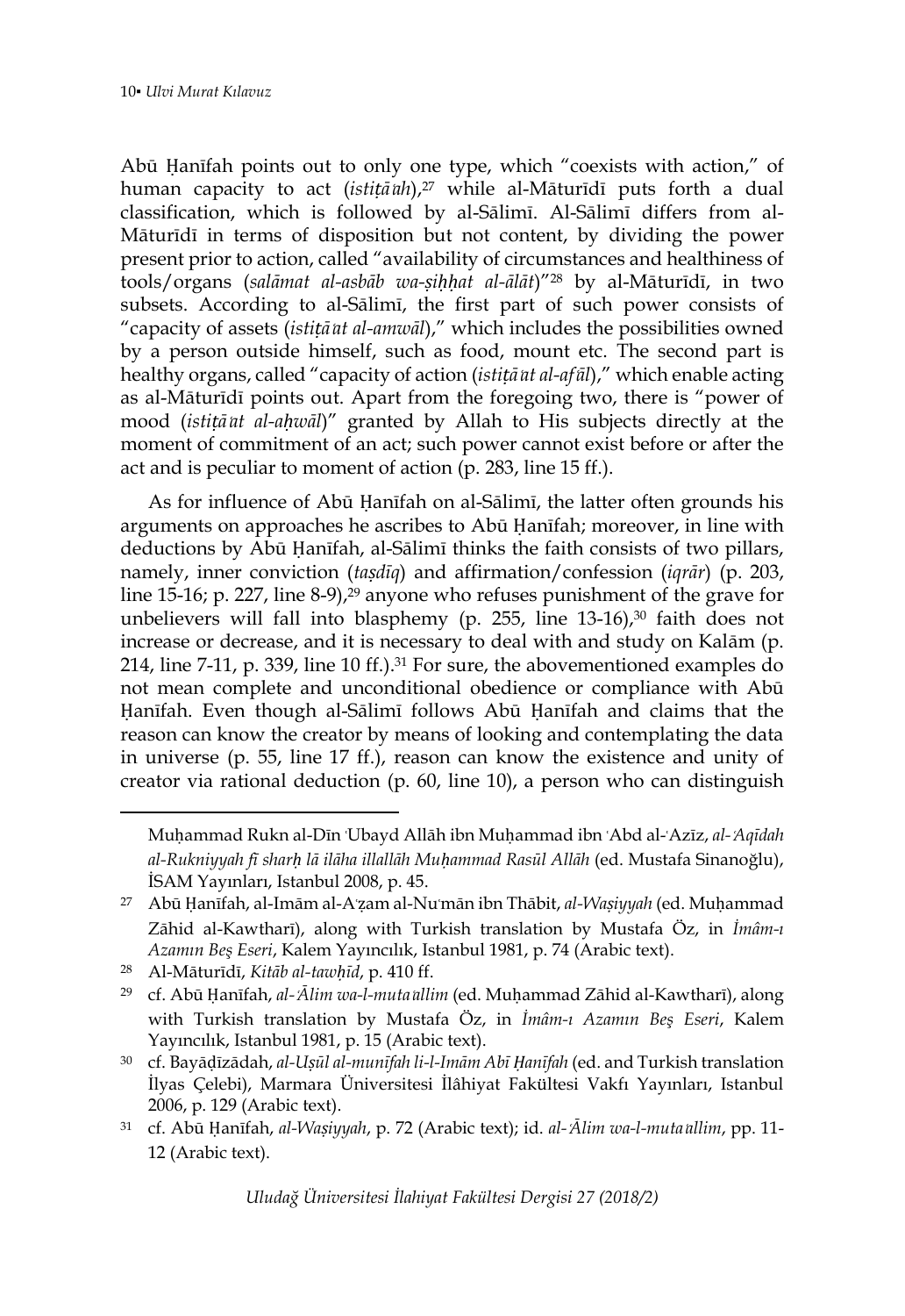beings shall be responsible if he abandons contemplation since he is rational and cannot be excused (p. 59, line 6-7), he quotes Abū Ḥanīfah's view that "nobody can be excused for not knowing his creator (nobody can put forth such an excuse because of his ignorance)" and indicates the mentioned argument does not mean the reason directly necessitates faith, but it lays stress on necessity of contemplation and deduction (p. 61, line 11-12). One will be responsible for abandoning such contemplation; nevertheless, we cannot conclude on his disbelief, since reason is deprived of determining the limits of faith. In this regard, al-Sālimī refers to Qurʾānic verse, "*And never would We punish until We sent a messenger*" (Q 17:15) and states that faith is not a necessity for persons who are yet to be subject to divine notification (p. 58, line 6; p. 61, line 1-2); therefore, he differs from the famous argument of Abū Ḥanīfah and partially tends towards Ashʿarī approach. Indeed, he seems on the same page with Ḥanafī/Māturīdī scholars such as Abū l-Yusr al-Bazdawī who discusses the view of Abū Ḥanīfah in a similar manner, as well as al-Sarakhsī (d. 483/1090 [?]) and Qāḍīkhān (d. 592/1196). <sup>32</sup> Pursuant to hereby approach that opposes both Abū Ḥanīfah and al-Māturīdī, al-Sālimī claims that any person, who is not subject to invitation of prophet or was not informed about it (*ahl al-*

 $\overline{a}$ 

<sup>32</sup> For example, see al-Bazdawī, *Uṣūl al-dīn*, pp. 214-217. Māturīdī tradition has often had dispute about whether anyone, who can reason, is obliged/accountable (*mukallaf*) even though he is not addressed by prophet's notification, in other words, whether reason necessitates faith. In parallel with Abū Ḥanīfah, al-Imām al-Māturīdī and Samarqand-based scholars, as well as Iraqi Ḥanafīs claim that the access by reason to fundamental knowledge brings along earthly and religious responsibility; see al-Ṣābūnī, Abū Muḥammad Nūr al-Dīn Aḥmad ibn Maḥmūd, *al-Kifāyah fī l-hidāyah* (ed. Muḥammad Aruçi), İSAM Yayınları & Dār Ibn Ḥazm, Istanbul & Beirut 2014, p. 52; al-Bābartī, Akmal al-Dīn Muḥammad ibn Maḥmūd ibn Aḥmad, *Sharḥ Waṣiyyat al-Imām Abī Ḥanīfah* (ed. Muḥammad al-ʿĀyidī & Hamzah al-Bakrī), Dār al-fath li-l-dirāsāt wa-l-nashr, Amman 2009, pp. 54-55; Bayāḍīzādah, *Ishārāt al-marām*, p. 81; id., *al-Uṣūl al-munīfah*, p. 41 (Arabic text); al-Qārṣī, Dāwūd ibn Muḥammad, *Sharḥ al-Qaṣīdah al-nūniyyah*, Maṭbaʿa-i Sharikat-i Ṣaḥāfiyyah, Dār al-Khilāfat al-ʿAliyyah 1318, p. 54. On the other hand, according to majority of Māturīdīs, access by man to such fundamental knowledge is not sufficient for responsibility. Reasonable knowledge, produced by a person, merely shows that those who adopt the truth and are subject to the good are worth appraisal, while those who adopt the wrong and adhere to evil are worthy of obloquy; however, this is not sufficient for responsibility. Therefore, responsibility occurs only upon command by Allah; see Ibn al-Humām, Kamāl al-Dīn Muḥammad ibn ʿAbd al-Wāḥid ibn ʿAbd al-Ḥamīd, *Kitāb al-musāyarah*, along with Kamāl ibn Abī Sharīf's *al-Musāmarah bi-sharḥ al-Musāyarah* and al-Qāsim ibn ʿAbd Allāh Ibn Quṭlūbughā's *Ḥāshiyah* ʿ*alá l-Musāmarah*, al-Maṭbaʿah al-kubrá al-Amīriyyah, Bulāq 1317 → Çağrı Yayınları, Istanbul 1979, pp. 151-153; Bayāḍīzādah, *Ishārāt al-marām*, p. 59 ff.; al-Qārṣī, *Sharḥ al-Qaṣīdah al-nūniyyah*, pp. 53-54.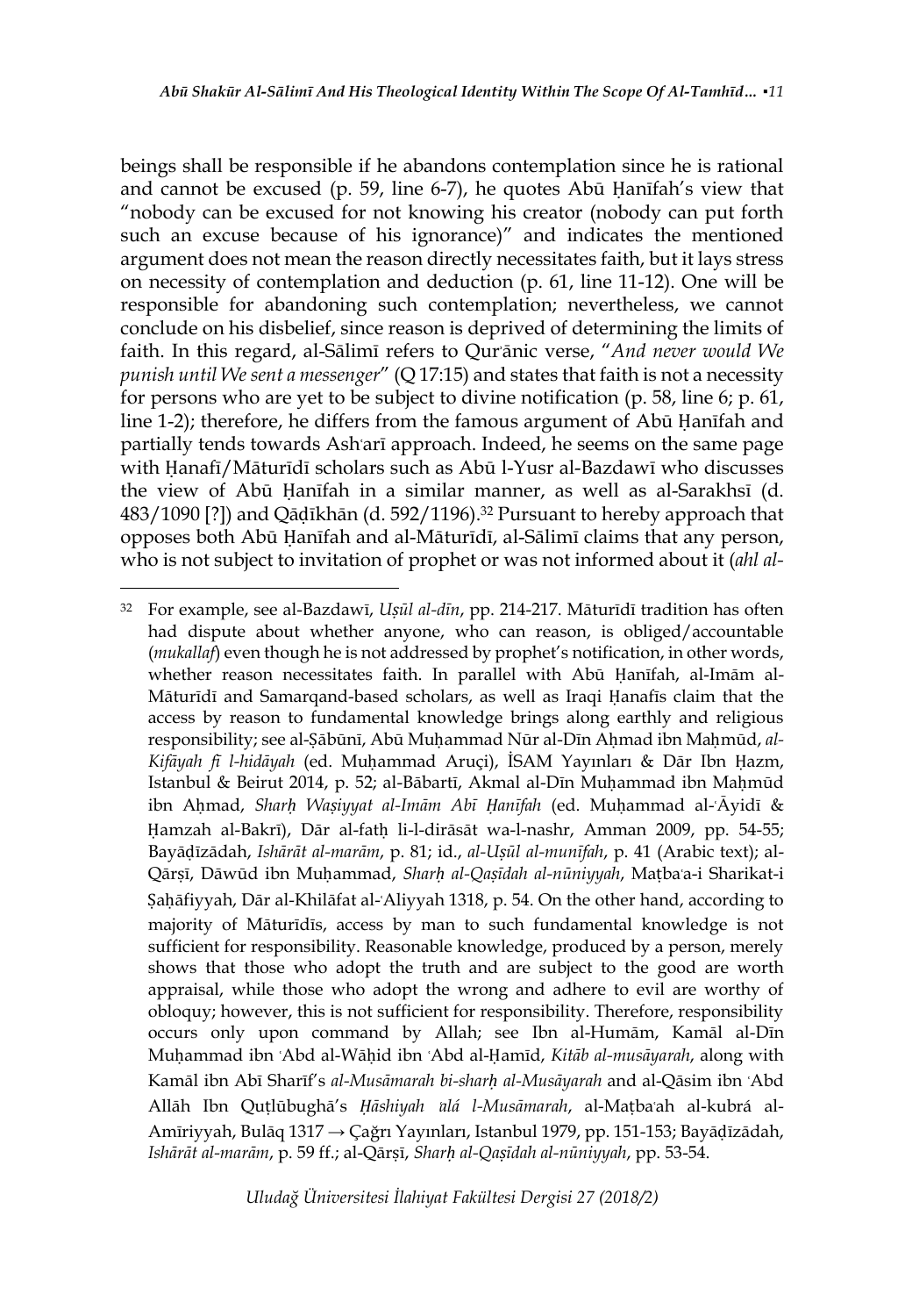*fatrah*), can attain salvation in afterlife in case he does not clearly display any unbelief or denial, even if he does not believe in Allah (p. 60-61). In this respect, al-Sālimī is in coherence with Bukhārā-based Ḥanafīs and certain Māturīdīs, even though he essentially follows the path of Samarqand-based Ḥanafī approach. 33

Until recently, al-Sālimī was not considered as a significant part of Māturīdī school in modern literature; however, *al-Tamhīd* has apparently had notable influence in Eastern Muslim world, particularly in India and Southeast Asia, thanks to its inclusion in madrasah curricula. <sup>34</sup> This influence is explicitly observable in the fact that *at-Tibyān fī ma*ʿ*rifat al-adyān* by Nūr al-Dīn al-Rānīrī of Aceh (d. 1068/1658) substantially grounds on *al-Tamhīd*; so much so that the quarter of his work consists of translation of information in the final chapter of *al-Tamhīd.*<sup>35</sup> *Al-Tamhīd* has not become such common or entered madrasah curricula in Ottoman Empire; nevertheless, there are a notable amount of manuscript copies in libraries around Turkey. Besides, references by ʿAlī al-Qārī (d. 1014/1606) and Bayāḍīzādah to al-Sālimī and his work reveal that Ottoman scholars were not completely unaware or indifferent to *al-Tamhīd*. 36

Apparently, references by al-Sālimī to Abū Ḥanīfah give the impression that he recognises the absolute authority of the latter in terms of *madhhab*; moreover, he deliberately refrains from mentioning the name of al-Māturīdī. Nevertheless, al-Sālimī does put forth some views and arguments different from those of Abū Ḥanīfah with regard to certain issues. For example, asserting that ambiguous scriptures (*nuṣūṣ*) cannot be rationally interpreted, he agrees with Abū Ḥanīfah in his anti-interpretation approach through refraining from ascription of certain meanings on these expressions. However, unlike Abū Ḥanīfah, al-Sālimī argues that even the term "attribute" cannot be used for

<sup>33</sup> Ibn al-Humām states that according to Abū Ḥanīfah, al-Māturīdī, and their followers, *ahl al-fatrah* can attain eternal salvation provided that they believe in God, while, in the eyes of Ḥanafīs of Bukhārā, just as al-Sālimī, *ahl al-fatrah* cannot go to hell; Ibn al-Humām, *Kitāb al-musāyarah*, pp. 165-166. Dāwūd al-Qārṣī points the second argument as the common view among Ḥanafīs; al-Qārṣī, *Sharḥ al-Qaṣīdah alnūniyyah*, pp. 122-123.

<sup>34</sup> Philipp Bruckmayr, "The Spread and Persistence of Māturīdi Kalām and Underlying Dynamics," *Iran and the Caucasus*, 13/1 (2009), p. 71, 72.

<sup>35</sup> İsmail Hakkı Göksoy, "Nûreddin er-Rânîrî," *TDV İslâm Ansiklopedisi (DİA)*, XXXIII, 256; Bruckmayr, "The Spread and Persistence of Māturīdi Kalām," p. 76.

<sup>36</sup> ʿAlī al-Qārī, Abū l-Ḥasan Nūr al-Dīn ʿAlī ibn Sulṭān Muḥammad, *Minaḥ al-rawḍ alazhar fī sharḥ al-Fiqh al-akbar*, along with Wahbī Sulaymān Ghāwijī's *al-Ta*ʿ*līq almuyassar* ʿ*alá Sharḥ al-Fiqh al-akbar*, Dār al-bashāʾir al-Islāmiyyah, Beirut 1998, p. 211; id., *Shamm al-*ʿ*awāriḍ fī dhamm al-Rawāfiḍ* (ed. Majīd Khalaf), Markaz al-Furqān li-ldirāsāt al-Islāmiyyah, Cairo 2004, p. 35; Bayāḍīzādah, *Ishārāt al-marām*, p. 74.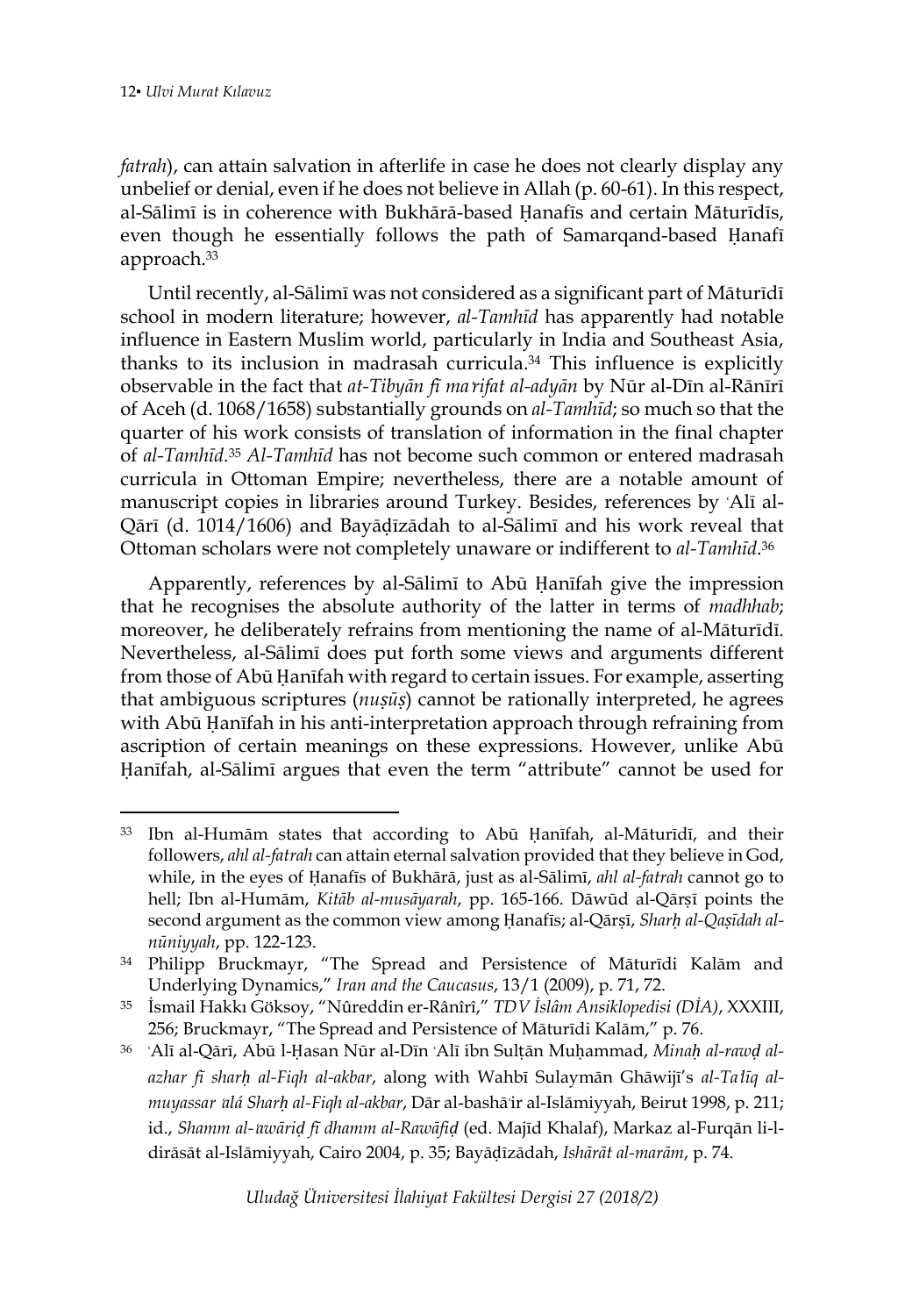ambiguous expressions (*al-mutashābih*; p. 139, line 19). <sup>37</sup> In the final analysis, it is possible to say that al-Sālimī was nourished by two springs, namely, Abū Ḥanīfah and – partially – al-Māturīdī, and that he occasionally disagreed both in order to put forth his genuine approach. Al-Sālimī allocated for some Sufi tendencies in his work; besides, he considered his own madhhab as the true representative of Ahl al-sunnah, by establishing exact frontiers between his madhhab and Ashʿariyyah and displaying sharp opposition against them. This attitude enables us to describe al-Sālimī as an early example of Transoxianabased Ḥanafī/Māturīdī scholars, a type of personality which will eventually become more apparent in the examples of Burhān al-Dīn al-Nasafī (d. 687/1289), Abū l-Barakāt al-Nasafī (d. 710/1310), and Rukn al-Dīn al-Samarqandī. Al-Sālimī also stands out as a user of philosophical terminology and author of specific titles on philosophical problems unlike general – at least early – Māturīdī tradition; finally, he is the first-ever author who explicitly mentions Ashʿariyyah in Māturīdī tradition.

## **References**

 $\overline{\phantom{a}}$ 

Abū Ḥanīfah, al-Imām al-Aʿẓam al-Nuʿmān ibn Thābit (d. 150/767), *al-ʿĀlim wa-l-mutaʿallim* (ed. Muḥammad Zāhid al-Kawtharī), along with Turkish translation by Mustafa Öz, in *İmâm-ı Azamın Beş Eseri*, Istanbul: Kalem Yayıncılık 1981, pp. 8-34.

\_\_\_\_\_\_, *al-Fiqh al-akbar* (ed. Muḥammad Zāhid al-Kawtharī), along with Turkish translation by Mustafa Öz, in *İmâm-ı Azamın Beş Eseri*, Istanbul: Kalem Yayıncılık 1981, pp. 56-64.

\_\_\_\_\_\_, *al-Waṣiyyah* (ed. Muḥammad Zāhid al-Kawtharī), along with Turkish translation by Mustafa Öz, in *İmâm-ı Azamın Beş Eseri*, Istanbul: Kalem Yayıncılık 1981, pp. 71-75.

ʿAlī al-Qārī, Abū l-Ḥasan Nūr al-Dīn ʿAlī ibn Sulṭān Muḥammad (d. 1014/1605), *Minaḥ al-rawḍ al-azhar fī sharḥ al-Fiqh al-akbar*, along with Wahbī Sulaymān Ghāwijī's *al-Taʿlīq al-muyassar ʿalá Sharḥ al-Fiqh al-akbar*, Beirut: Dār al-bashāʾir al-Islāmiyyah 1998.

<sup>&</sup>lt;sup>37</sup> According to Abū Ḥanīfah, attributes of Allah indicated by Himself in Qur'ān, such as *yad*, *wajh*, *nafs* are "His unconditional attributes/attributes whose conditions are unknowable (*ṣifāt bi-lā kayf*);" Abū Ḥanīfah, *al-Fiqh al-akbar* (ed. Muḥammad Zāhid al-Kawtharī), along with Turkish translation by Mustafa Öz, in *İmâm-ı Azamın Beş Eseri*, Kalem Yayıncılık, Istanbul 1981, p. 59 (Arabic text).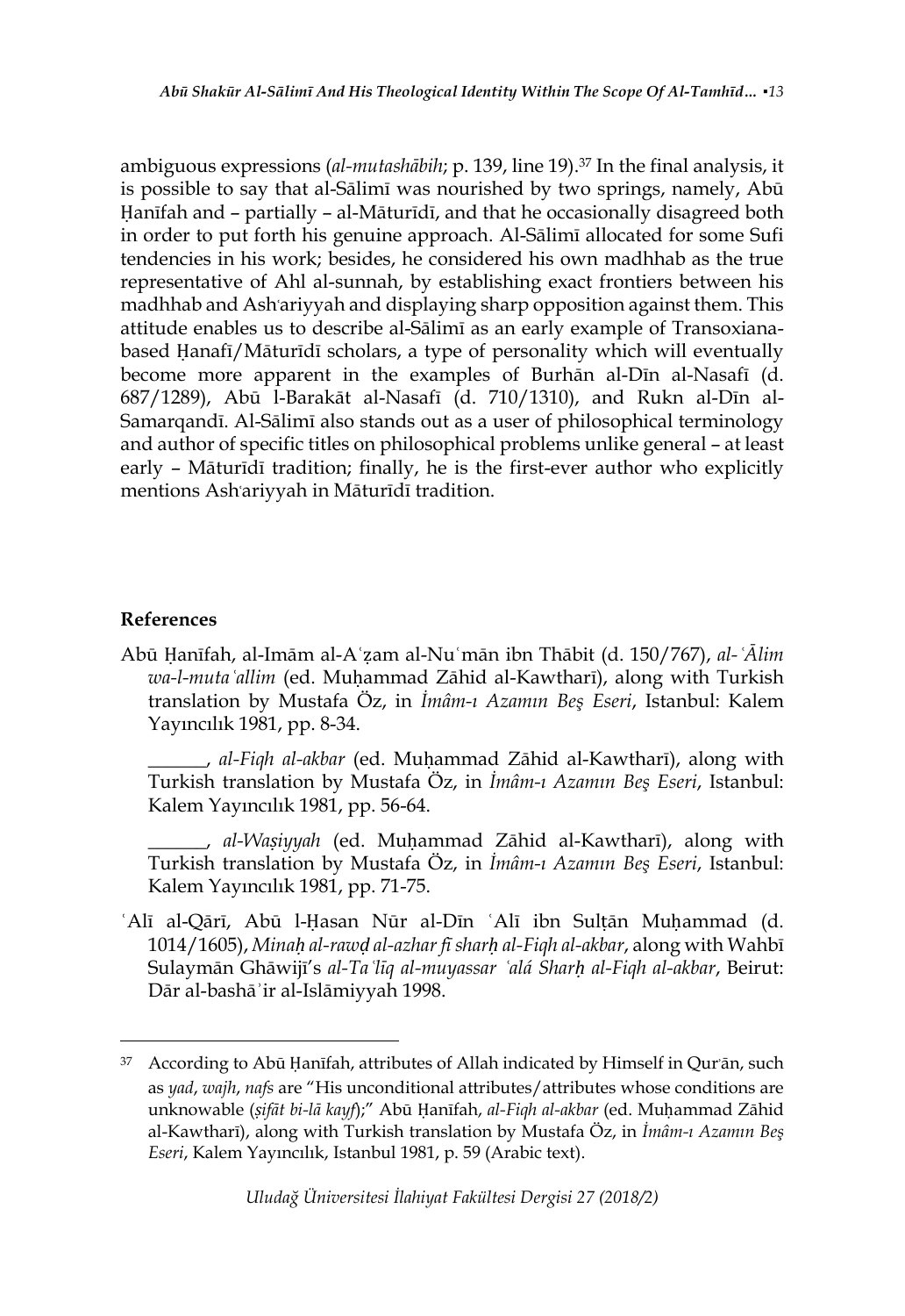\_\_\_\_\_\_, *Shamm al-ʿawāriḍ fī dhamm al-Rawāfiḍ* (ed. Majīd Khalaf), Cairo: Markaz al-Furqān li-l-dirāsāt al-Islāmiyyah 2004.

- al-Bābartī, Akmal al-Dīn Muḥammad ibn Maḥmūd ibn Aḥmad (d. 786/1384), *Sharḥ Waṣiyyat al-Imām Abī Ḥanīfah* (ed. Muḥammad al-ʿĀyidī & Ḥamzah al-Bakrī), Amman: Dār al-fatḥ li-l-dirāsāt wa-l-nashr 2009.
- Bayāḍīzādah, Kamāl al-Dīn Aḥmad ibn Ḥasan ibn Sinān al-Dīn (d. 1098/1687), Ishārāt al-marām min 'ibārāt al-Imām Abī Ḥanīfah al-Nu 'mān fī uṣūl al-dīn (ed. Aḥmad Farīd al-Mazīdī), Beirut: Dār al-kutub al-ʿilmiyyah 2007.

\_\_\_\_\_\_, *al-Uṣūl al-munīfah li-l-Imām Abī Ḥanīfah* (ed. and Turkish translation İlyas Çelebi), Istanbul: Marmara Üniversitesi İlâhiyat Fakültesi Vakfı Yayınları 2006.

- al-Bazdawī, Abū l-Yusr Ṣadr al-Islām Muḥammad ibn Muḥammad ibn Ḥusayn (d. 493/1100), *Uṣūl al-dīn* (ed. Hans Peter Linss, annot. Aḥmad Ḥijāzī al-Saqqā), Cairo: al-Maktabah al-Azhariyyah li-l-turāth 2003.
- Bruckmayr, Philipp, "The Spread and Persistence of Māturīdi Kalām and Underlying Dynamics," *Iran and the Caucasus*, 13/1 (2009), pp. 59-92.
- Göksoy, İsmail Hakkı, "Nûreddin er-Rânîrî," *TDV İslâm Ansiklopedisi (DİA)*, XXXIII, 256-257.
- Gömbeyaz, Kadir, "Doğu Hanefî Fırak Geleneğinin Ebû Hanîfe ile İrtibatlandırılmasının İmkânı," *Devirleri Aydınlatan Meş'ale İmâm-ı A'zam - Ulusal Sempozyum Tebliğler Kitabı* (ed. Ahmet Kartal & Hilmi Özden), Eskişehir: Eskişehir Osmangazi Üniversitesi 2015, pp. 505-511.

\_\_\_\_\_\_, *İslam Literatüründe İtikâdî Fırka Tasnifleri* (PhD diss., Uludağ Üniversitesi Sosyal Bilimler Enstitüsü), Bursa 2015.

- Ibn al-Humām, Kamāl al-Dīn Muḥammad ibn ʿAbd al-Wāḥid ibn ʿAbd al-Ḥamīd (d. 861/1457), *Kitāb al-musāyarah*, along with Kamāl ibn Abī Sharīf's *al-Musāmarah bi-sharḥ al-Musāyarah* and al-Qāsim ibn ʿAbd Allāh Ibn Quṭlūbughā's *Ḥāshiyah ʿalá l-Musāmarah*, Bulāq: al-Maṭbaʿah al-kubrá al-Amīriyyah 1317 → Istanbul: Çağrı Yayınları 1979.
- al-Jāḥiẓ, Abū ʿUthmān ʿAmr ibn Baḥr ibn Maḥbūb al-Kinānī (d. 255/869), *Kitāb al-dalāʾil wa-l-iʿtibār ʿalá l-khalq wa-l-tadbīr*, Beirut & Cairo: Dār al-nadwah al-Islāmiyyah & Maktabat al-kulliyyāt al-Azhariyyah 1988.
- Kalaycı, Mehmet, *Tarihsel Süreçte Eşarilik-Maturidilik İlişkisi*, Ankara: Ankara Okulu Yayınları, 2013.
- Kātib Chalabī, Ḥājī Khalīfah Muṣṭafá ibn ʿAbd Allāh (d. 1067/1657), *Kashf alẓunūn ʿan asāmī l-kutub wa-l-funūn* (ed. M. Şerefettin Yaltkaya & Kilisli Rıfat Bilge), I-II, Ankara: Millî Eğitim Bakanlığı Yayınları, 1941-1943.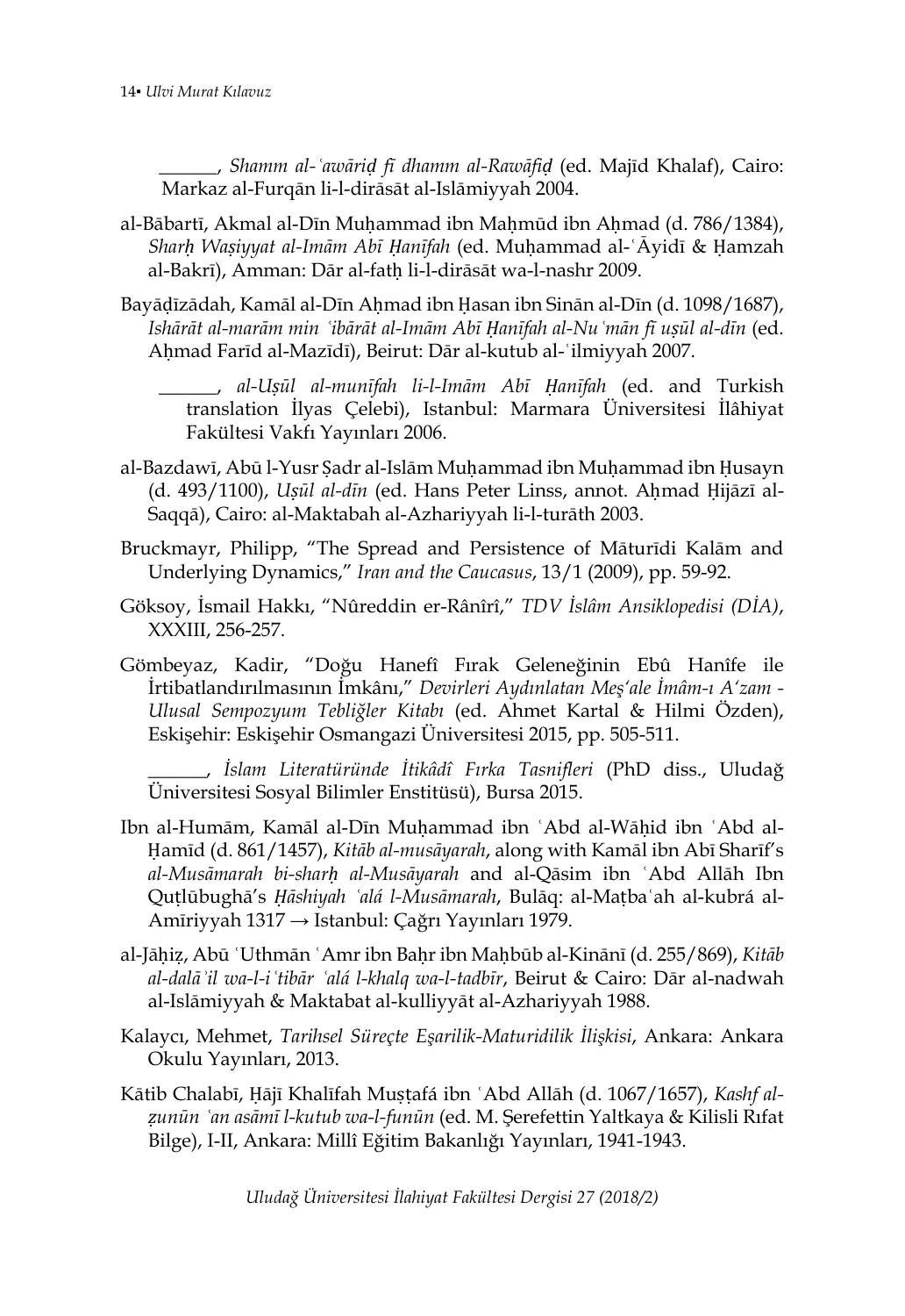- al-Khayyāṭ, Abū l-Ḥusayn ʿAbd al-Raḥīm ibn Muḥammad (d. 300/913 [?]), *al-Intiṣār wa-l-radd ʿalá Ibn al-Rāwandī al-mulḥid* (ed. Albert Naṣrī Nādir), Beirut: al-Maṭbaʿah al-Cāthūlīkiyyah 1957.
- al-Laknawī, Abū l-Ḥasanāt Muḥammad ʿAbd al-Ḥayy ibn Muḥammad (d. 1304/1886), *al-Fawāʾid al-bahiyyah fī tarājim al-Ḥanafiyyah* (ed. Muḥammad Badr al-Dīn Abū Firās al-Naʿsānī), Beirut: Dār al-maʿrifah n.d.
- Madelung, Wilferd, "Abū l-Muʿīn al-Nasafī and Ashʿarī Theology," *Studies in Medieval Muslim Thought and History* (ed. Sabine Schmidtke), Farnham: Ashgate Variorum 2013, pp. 318-330.
- al-Māturīdī, Abū Manṣūr Muḥammad ibn Maḥmūd (d. 333/944), *Kitāb altawḥīd* (ed. Bekir Topaloğlu & Muhammed Aruçi), Ankara: İSAM Yayınları 2003.

\_\_\_\_\_\_, *Taʾwīlāt al-Qurʾān* (ed. Ahmet Vanlıoğlu), I-XVIII, Istanbul: Mizan Yayınevi 2005.

- Mukhliṣ, ʿAbd Allāh, "Kitāb al-tamhīd fī bayān al-tawḥīd," *Majallat al-Majmaʿ al-ʿIlmī al-ʿArabī*, 1-2/22 (1947), pp. 65-68.
- al-Qārṣī, Dāwūd ibn Muḥammad (d. 1169/1756), *Sharḥ al-Qaṣīdah al-nūniyyah*, Dār al-Khilāfat al-ʿAliyyah: Maṭbaʿa-i Sharikat-i Ṣaḥāfiyyah 1318.
- al-Qurashī, Abū Muḥammad Muḥyī al-Dīn ʿAbd al-Qādir ibn Muḥammad (d. 775/1373), *al-Jawāhir al-muḍiyyah fī ṭabaqāt al-Ḥanafiyyah* (ed. ʿAbd al-Fattāḥ Muḥammad al-Ḥulw), I-V, 2nd ed., Giza: Dār Hajr li-l-ṭibāʿah wa-l-nashr wa-l-tawzīʿ wa-l-iʿlān 1993.
- Rudolph, Ulrich, "Das Entstehen der Māturīdīya," *Zeitschrift der Deutschen Morgenländischen Gesellschaft*, 147 (1997), pp. 394-404.
	- \_\_\_\_\_\_, "Abū Shakūr al-Sālimī," *The Encyclopaedia of Islam Three*, Leiden 2009, fas. 3, pp. 32-33.
- al-Ṣābūnī, Abū Muḥammad Nūr al-Dīn Aḥmad ibn Maḥmūd (d. 580/1184), *al-Kifāyah fī l-hidāyah* (ed. Muḥammad Aruçi), Istanbul & Beirut: İSAM Yayınları & Dār Ibn Ḥazm 2014.
- al-Sālimī, al-Muhtadī Abū Shakūr Muḥammad ibn ʿAbd al-Sayyid ibn Shuʿayb al-Kashshī (d. late V/XI-early VI-XIIth century), *al-Tamhīd fī bayān al-tawḥīd* (ed. Ömür Türkmen), Ankara & Beirut: Türkiye Diyanet Vakfı Yayınları & Dār Ibn Ḥazm 2017.

\_\_\_\_\_\_, *al-Tamhīd fī bayān al-tawḥīd*, MS Istanbul: Süleymaniye Library, Reîsülküttâb, no. 525.